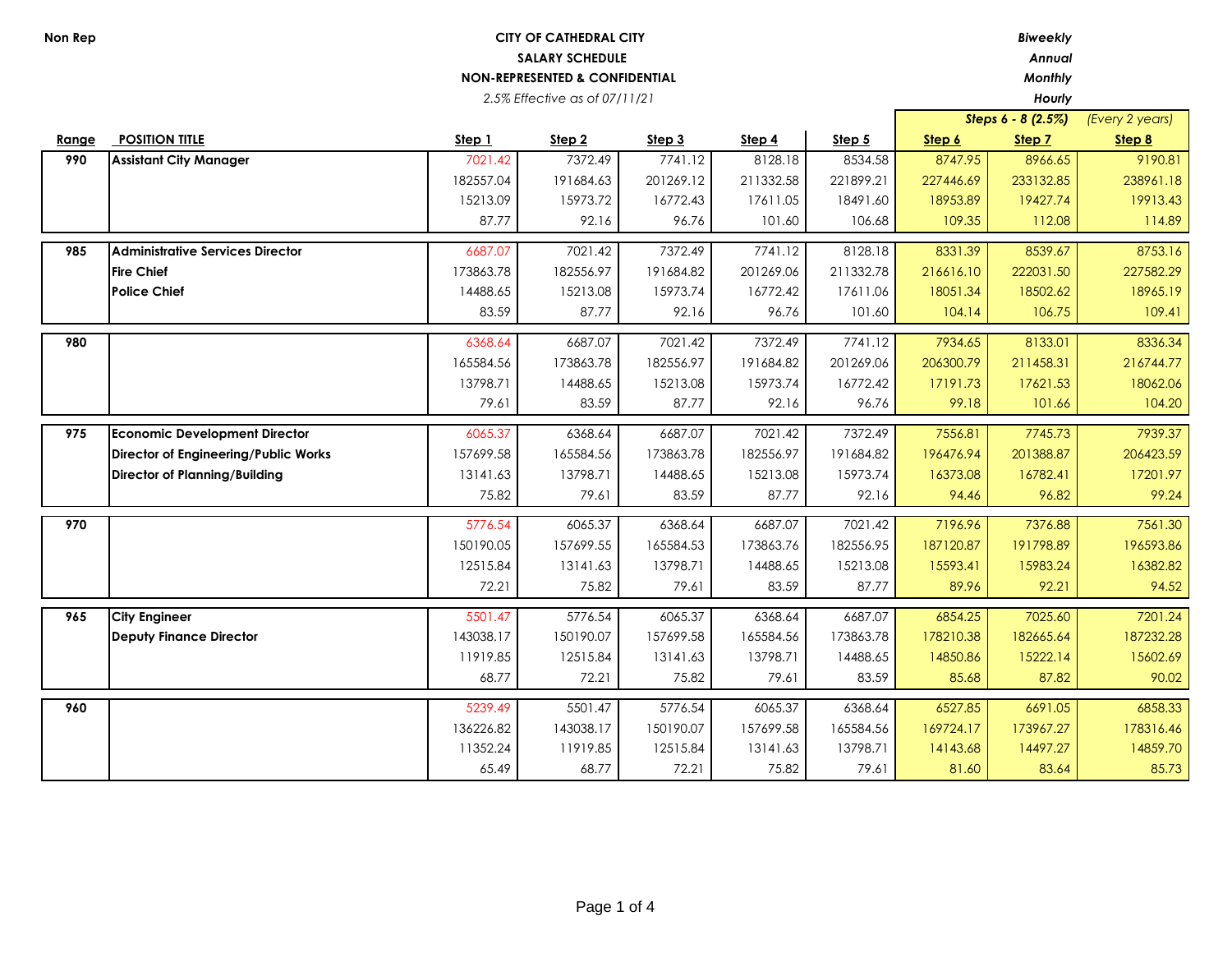*2.5% Effective as of 07/11/21*

*Annual*

*Hourly*

|       |                                              |           |                   |           |           |           |           | Steps 6 - 8 (2.5%) | (Every 2 years) |
|-------|----------------------------------------------|-----------|-------------------|-----------|-----------|-----------|-----------|--------------------|-----------------|
| Range | <b>POSITION TITLE</b>                        | Step 1    | Step <sub>2</sub> | Step 3    | Step 4    | Step 5    | Step 6    | Step 7             | Step 8          |
| 955   | <b>Chief Technology Officer</b>              | 4989.99   | 5239.49           | 5501.47   | 5776.54   | 6065.37   | 6217.00   | 6372.43            | 6531.74         |
|       | Human Resources Manager                      | 129739.83 | 136226.82         | 143038.17 | 150190.07 | 157699.58 | 161642.07 | 165683.12          | 169825.20       |
|       |                                              | 10811.65  | 11352.24          | 11919.85  | 12515.84  | 13141.63  | 13470.17  | 13806.93           | 14152.10        |
|       |                                              | 62.37     | 65.49             | 68.77     | 72.21     | 75.82     | 77.71     | 79.66              | 81.65           |
| 950   |                                              | 4752.35   | 4989.99           | 5239.49   | 5501.47   | 5776.54   | 5920.96   | 6068.98            | 6220.71         |
|       |                                              | 123561.09 | 129739.66         | 136226.64 | 143038.23 | 150190.15 | 153944.90 | 157793.52          | 161738.36       |
|       |                                              | 10296.76  | 10811.64          | 11352.22  | 11919.85  | 12515.85  | 12828.74  | 13149.46           | 13478.20        |
|       |                                              | 59.40     | 62.37             | 65.49     | 68.77     | 72.21     | 74.01     | 75.86              | 77.76           |
|       |                                              |           |                   |           |           |           |           |                    |                 |
| 945   | <b>Facilities &amp; Field Superintendent</b> | 4526.07   | 4752.37           | 4989.99   | 5239.49   | 5501.47   | 5639.00   | 5779.98            | 5924.48         |
|       | Public Works / Environ. Conserv. Manager     | 117677.85 | 123561.75         | 129739.83 | 136226.82 | 143038.17 | 146614.12 | 150279.47          | 154036.46       |
|       |                                              | 9806.49   | 10296.81          | 10811.65  | 11352.24  | 11919.85  | 12217.84  | 12523.29           | 12836.37        |
|       |                                              | 56.58     | 59.40             | 62.37     | 65.49     | 68.77     | 70.49     | 72.25              | 74.06           |
| 940   | <b>City Clerk</b>                            | 4310.54   | 4526.07           | 4752.37   | 4989.99   | 5239.49   | 5370.48   | 5504.74            | 5642.36         |
|       |                                              | 112074.15 | 117677.85         | 123561.75 | 129739.83 | 136226.82 | 139632.49 | 143123.31          | 146701.39       |
|       |                                              | 9339.51   | 9806.49           | 10296.81  | 10811.65  | 11352.24  | 11636.04  | 11926.94           | 12225.12        |
|       |                                              | 53.88     | 56.58             | 59.40     | 62.37     | 65.49     | 67.13     | 68.81              | 70.53           |
|       |                                              |           |                   |           |           |           |           |                    |                 |
| 935   | Code Compliance/Development Manager          | 4105.28   | 4310.54           | 4526.07   | 4752.37   | 4989.99   | 5114.74   | 5242.61            | 5373.68         |
|       | <b>Communications/Events Manager</b>         | 106737.28 | 112074.15         | 117677.85 | 123561.75 | 129739.83 | 132983.33 | 136307.91          | 139715.61       |
|       |                                              | 8894.77   | 9339.51           | 9806.49   | 10296.81  | 10811.65  | 11081.94  | 11358.99           | 11642.97        |
|       |                                              | 51.32     | 53.88             | 56.58     | 59.40     | 62.37     | 63.93     | 65.53              | 67.17           |
| 930   | <b>Senior Engineer</b>                       | 3909.79   | 4105.28           | 4310.54   | 4526.07   | 4752.37   | 4871.18   | 4992.96            | 5117.79         |
|       |                                              | 101654.55 | 106737.28         | 112074.15 | 117677.85 | 123561.75 | 126650.79 | 129817.06          | 133062.49       |
|       |                                              | 8471.21   | 8894.77           | 9339.51   | 9806.49   | 10296.81  | 10554.23  | 10818.09           | 11088.54        |
|       |                                              | 48.87     | 51.32             | 53.88     | 56.58     | 59.40     | 60.89     | 62.41              | 63.97           |
|       |                                              |           |                   |           |           |           |           |                    |                 |
| 925   |                                              | 3723.61   | 3909.79           | 4105.28   | 4310.54   | 4526.07   | 4639.22   | 4755.20            | 4874.08         |
|       |                                              | 96813.86  | 101654.55         | 106737.28 | 112074.15 | 117677.85 | 120619.80 | 123635.29          | 126726.18       |
|       |                                              | 8067.82   | 8471.21           | 8894.77   | 9339.51   | 9806.49   | 10051.65  | 10302.94           | 10560.51        |
|       |                                              | 46.55     | 48.87             | 51.32     | 53.88     | 56.58     | 57.99     | 59.44              | 60.93           |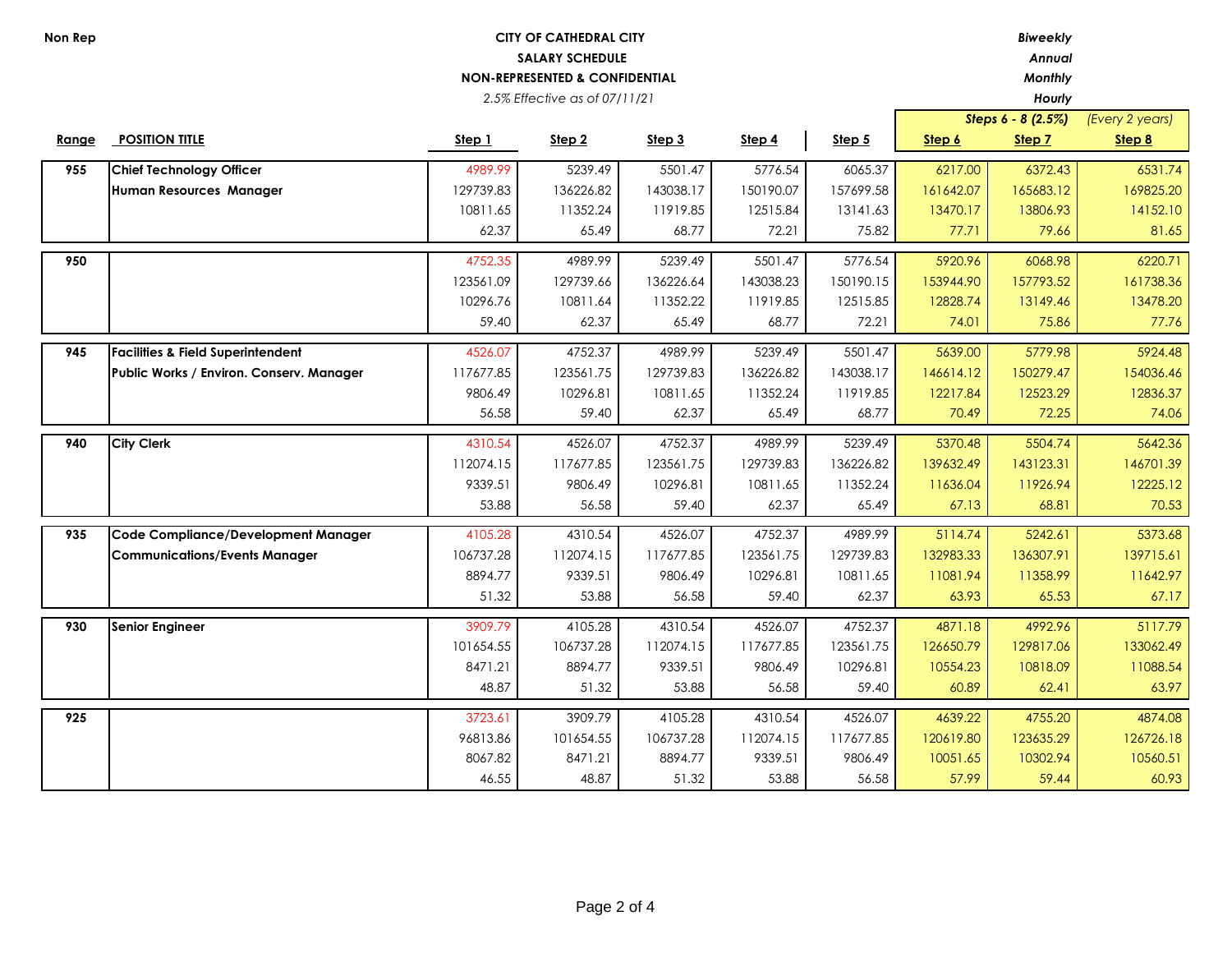*2.5% Effective as of 07/11/21*

*Annual*

*Hourly*

|       |                                                    |          |          |           |           |           |           | Steps 6 - 8 (2.5%) | (Every 2 years) |
|-------|----------------------------------------------------|----------|----------|-----------|-----------|-----------|-----------|--------------------|-----------------|
| Range | <b>POSITION TITLE</b>                              | Step 1   | Step 2   | Step 3    | Step 4    | Step 5    | Step 6    | Step 7             | Step 8          |
| 920   | <b>Associate Planner</b>                           | 3546.30  | 3723.61  | 3909.79   | 4105.28   | 4310.54   | 4418.31   | 4528.77            | 4641.98         |
|       | <b>Associate Civil Engineer</b>                    | 92203.68 | 96813.86 | 101654.55 | 106737.28 | 112074.15 | 114876.00 | 117747.90          | 120691.60       |
|       | <b>Licensing Officer</b>                           | 7683.64  | 8067.82  | 8471.21   | 8894.77   | 9339.51   | 9573.00   | 9812.32            | 10057.63        |
|       | Sr. Network Engineer - IT                          | 44.33    | 46.55    | 48.87     | 51.32     | 53.88     | 55.23     | 56.61              | 58.02           |
|       |                                                    |          |          |           |           |           |           |                    |                 |
| 915   | <b>Accountant II</b>                               | 3377.42  | 3546.30  | 3723.61   | 3909.79   | 4105.28   | 4207.91   | 4313.11            | 4420.94         |
|       | Development Project Manager - Engineering          | 87813.03 | 92203.68 | 96813.86  | 101654.55 | 106737.28 | 109405.71 | 112140.86          | 114944.38       |
|       | <b>Enterprise Applications Engineer</b>            | 7317.75  | 7683.64  | 8067.82   | 8471.21   | 8894.77   | 9117.14   | 9345.07            | 9578.70         |
|       | <b>GIS Engineer</b>                                | 42.22    | 44.33    | 46.55     | 48.87     | 51.32     | 52.60     | 53.91              | 55.26           |
| 910   |                                                    | 3216.59  | 3377.42  | 3546.30   | 3723.61   | 3909.79   | 4007.54   | 4107.72            | 4210.42         |
|       |                                                    | 83631.45 | 87813.03 | 92203.68  | 96813.86  | 101654.55 | 104195.92 | 106800.82          | 109470.84       |
|       |                                                    | 6969.29  | 7317.75  | 7683.64   | 8067.82   | 8471.21   | 8682.99   | 8900.07            | 9122.57         |
|       |                                                    | 40.21    | 42.22    | 44.33     | 46.55     | 48.87     | 50.09     | 51.35              | 52.63           |
| 905   | <b>Assistant Facilities Maintenance Supervisor</b> | 3063.42  | 3216.59  | 3377.42   | 3546.30   | 3723.61   | 3816.70   | 3912.12            | 4009.92         |
|       | <b>Public Works Supervisor</b>                     | 79649.00 | 83631.45 | 87813.03  | 92203.68  | 96813.86  | 99234.21  | 101715.06          | 104257.94       |
|       |                                                    | 6637.42  | 6969.29  | 7317.75   | 7683.64   | 8067.82   | 8269.52   | 8476.26            | 8688.16         |
|       |                                                    | 38.29    | 40.21    | 42.22     | 44.33     | 46.55     | 47.71     | 48.90              | 50.12           |
| 900   | <b>Senior Analyst</b>                              | 2917.55  | 3063.42  | 3216.59   | 3377.42   | 3546.30   | 3634.95   | 3725.83            | 3818.97         |
|       |                                                    | 75856.19 | 79649.00 | 83631.45  | 87813.03  | 92203.68  | 94508.77  | 96871.49           | 99293.28        |
|       |                                                    | 6321.35  | 6637.42  | 6969.29   | 7317.75   | 7683.64   | 7875.73   | 8072.62            | 8274.44         |
|       |                                                    | 36.47    | 38.29    | 40.21     | 42.22     | 44.33     | 45.44     | 46.57              | 47.74           |
| 895   |                                                    | 2778.62  | 2917.55  | 3063.42   | 3216.59   | 3377.42   | 3461.86   | 3548.41            | 3637.12         |
|       |                                                    | 72243.99 | 75856.19 | 79649.00  | 83631.45  | 87813.03  | 90008.35  | 92258.56           | 94565.02        |
|       |                                                    | 6020.33  | 6321.35  | 6637.42   | 6969.29   | 7317.75   | 7500.70   | 7688.21            | 7880.42         |
|       |                                                    | 34.73    | 36.47    | 38.29     | 40.21     | 42.22     | 43.27     | 44.36              | 45.46           |
| 890   | <b>Administrative Assistant II</b>                 | 2646.30  | 2778.62  | 2917.55   | 3063.42   | 3216.59   | 3297.01   | 3379.43            | 3463.92         |
|       | <b>Analyst II</b>                                  | 68803.80 | 72243.99 | 75856.19  | 79649.00  | 83631.45  | 85722.24  | 87865.30           | 90061.93        |
|       | <b>Payroll Coordinator</b>                         | 5733.65  | 6020.33  | 6321.35   | 6637.42   | 6969.29   | 7143.52   | 7322.11            | 7505.16         |
|       | <b>Webmaster-Graphic Designer</b>                  | 33.08    | 34.73    | 36.47     | 38.29     | 40.21     | 41.21     | 42.24              | 43.30           |
|       |                                                    |          |          |           |           |           |           |                    |                 |